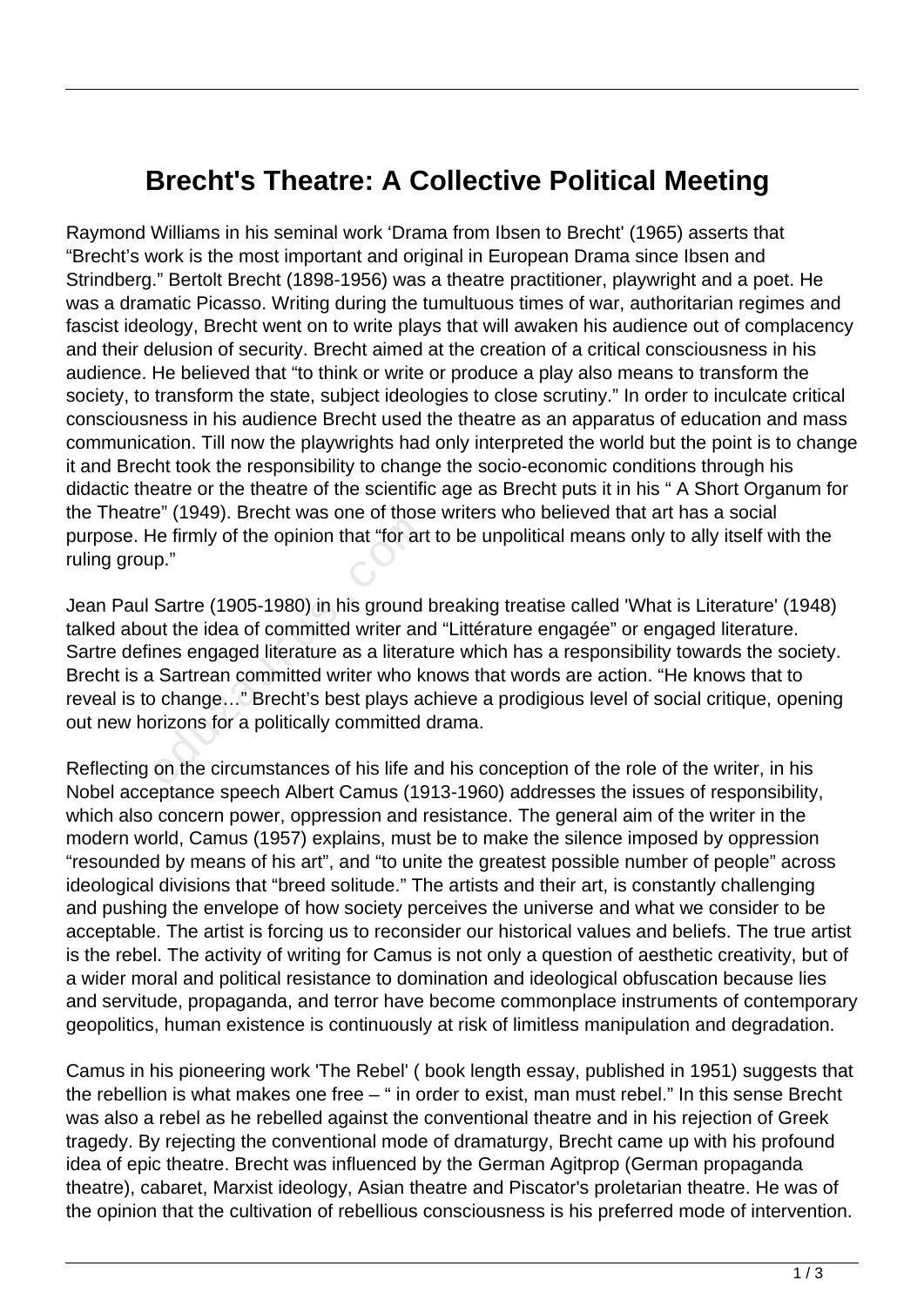Brecht's theatre is in contrast with the Aristotelian theatre or the theatre of illusion. He opined that the bourgeoisie theatre or the Aristotelian theatre is the branch of narcotics business which stultify and pacified its spectators through the use of emotion and incapacitate one's ability to achieve social change. In 'Drama from Ibsen to Brecht', Williams argues that by Aristotelian' theatre, Brecht means dramatic naturalism, the dominant naturalism of the period after Ibsen. What Brecht is attacking, Williams contends, is the central thesis of the "illusion of reality", in which an action is created that is so like life that the verisimilitude absorbs the whole attention of both dramatist and audience. Williams gives some examples of Brecht's opposition between naturalism/Aristotelian drama and epic theatre: "The drama he opposes involves the spectator in a stage-action and consumes his capacity to act; the drama he recommends makes the spectator an observer but awakens his capacity to act … the drama he opposes presents experience, drawing the spectator inside this until he is experiencing the action with the characters; the drama he recommends presents a view of the world, in which the spectator confronts something and is made to study what he sees … the drama he opposes takes man, in the run of its action, as known, given, inevitable; the drama he recommends shows man producing himself in the course of the action, and therefore subject to criticism and to change."

Walter Benjamin in his seminal treatise 'Understanding Brecht' avers that Brecht succeeded in altering the functional relations between stage and audience, text and producer, producer and actor. Essentially what Brecht created, after long experiment, was a dramatic form in which men were shown in the process of producing themselves and their situations. This is, at root, a dialectical form, drawing directly on the Marxist theory of history in which, within given limits man makes himself. njamin in his seminal treatise 'Und<br>
e functional relations between stagentially what Brecht created, after<br>
rn in the process of producing ther<br>
form, drawing directly on the Marx<br>
s himself.<br>
main characteristics of epic

One of the main characteristics of epic theatre is verfremdungseffekt ( literal translation is ' to make strange') or alienation effect. Brecht borrowed this concept from Russian formalist critic Victor Shklovsky's concept of' 'Ostranenie'.

The alienation effect attempts to combat emotional manipulation in the theater, replacing it with an entertaining or surprising jolt. For instance, rather than investing in or "becoming" their characters, they might emotionally step away and demonstrate them with cool, witty, and skillful self-critique. The director could "break the fourth wall" and expose the technology of the theater to the audience in amusing ways. The direct address of characters to the audience, songs and the sudden use of third person point of view, are some of the ways through which the playwrights make the audience feel that this just the image of reality not the reality itself. Brecht also have some instructions for the actor who can alienate the audience. During this process Brecht went against Constantine Stanislavsky's theories of acting. Constantine Stanislavsky encouraged the actor to live the part and to become the character. For Brecht, Stanislavsky's theories are the product of bourgeoisie theatre. Brecht in his essay 'The Street Scene' summarises his acting theories. The actor's duty is to show rather than imitate. The actor is allowed to directly address the audience. " The actor is not Lear, he shows Lear." The epic designer of the stage must show the artificiality of the act in order to make audience realize that this not reality but a representation of it.

Brecht eliminates the Aristotelian catharsis, purging of emotions through empathy with the stirring fate of the hero. What Brecht emphasizes was the Apollonian spirit in his audience and artists. Friedrich Nietzsche (1844- 1900) in his ' The Birth of Tragedy from the Spirit of Music' (1872) propounded two principles that govern our lives. One of them is Apollonian which came from the Greek god Apollo who represents rational thinking, order and appeals to logic,